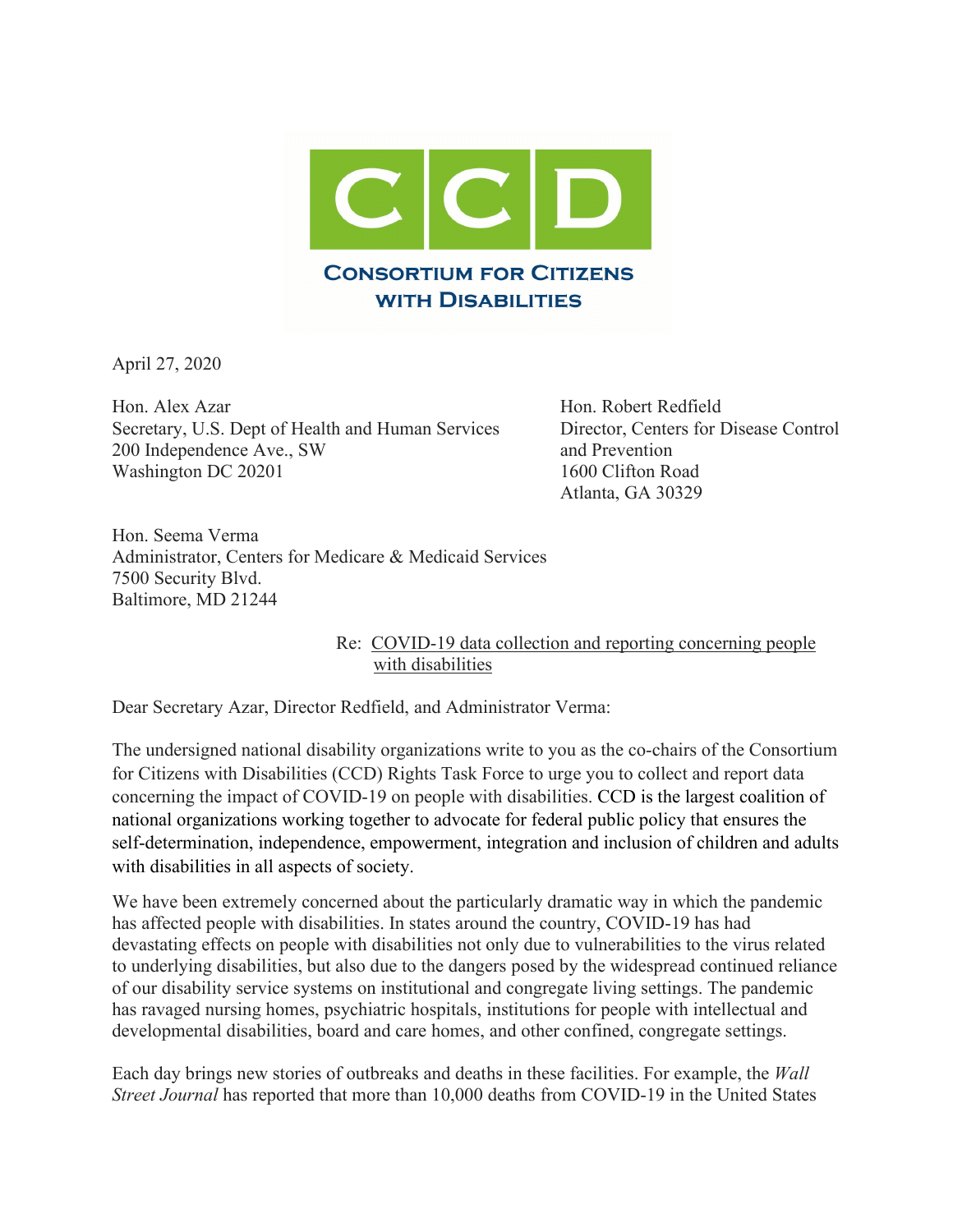have occurred among residents of nursing homes and long-term care facilities.<sup>[1](#page-1-0)</sup> The *New York Times* has chronicled thousands of deaths of nursing home residents across the country, including 55 deaths at the Cobble Hill Health Center in Brooklyn, 70 deaths at the Andover Subacute and Rehabilitation Center II in New Jersey—with the remaining 420 residents either testing positive or sick with fevers and coughs, at least 46 deaths at the Canterbury Rehabilitation & Healthcare Center in Richmond, Virginia, and outbreaks and deaths in hundreds of other facilities. [2](#page-1-1) Significant outbreaks have also occurred in psychiatric hospitals,<sup>[3](#page-1-2)</sup> institutions for people with intellectual and developmental disabilities,<sup>[4](#page-1-3)</sup> board and care homes,<sup>[5](#page-1-4)</sup> and group homes.<sup>[6](#page-1-5)</sup> Many of

<span id="page-1-1"></span>**<sup>2</sup>** Tracey Tully et al, *70 Died in a Nursing Home as Body Bags Piled Up. This is What Went Wrong*, New York Times, Apr. 19, 2020, [https://www.nytimes.com/2020/04/19/nyregion/coronavirus-nj-andover](https://www.nytimes.com/2020/04/19/nyregion/coronavirus-nj-andover-nursing-home-deaths.html)[nursing-home-deaths.html,](https://www.nytimes.com/2020/04/19/nyregion/coronavirus-nj-andover-nursing-home-deaths.html) Farah Stockman et al., *'They're Death Pits': Virus Claims at Least 7,000 Lives in U.S. Nursing Homes*, New York Times, Apr. 17, 2020, [https://www.nytimes.com/2020/04/17/us/coronavirus-nursing-homes.html?smid=fb](https://www.nytimes.com/2020/04/17/us/coronavirus-nursing-homes.html?smid=fb-share&fbclid=IwAR3NEUzyunz7H-gR2O1GHyugBU8Ew1Mxv36UVax2t-URmEVDy2YXlxmGUtk)[share&fbclid=IwAR3NEUzyunz7H-gR2O1GHyugBU8Ew1Mxv36UVax2t-URmEVDy2YXlxmGUtk,](https://www.nytimes.com/2020/04/17/us/coronavirus-nursing-homes.html?smid=fb-share&fbclid=IwAR3NEUzyunz7H-gR2O1GHyugBU8Ew1Mxv36UVax2t-URmEVDy2YXlxmGUtk) Simon Romero et al., Virginia Nursing Home Had Plenty of Coronavirus Patients but Few Tests, New York Times, Apr. 15, 2020, [https://www.nytimes.com/2020/04/15/us/virginia-nursing-home](https://www.nytimes.com/2020/04/15/us/virginia-nursing-home-coronavirus.html?smid=fb-share&fbclid=IwAR3SedNpBtsqZvuwG2nBlzZBz4UIYih9gYMwK6mzIInI37pCZoed8BogM4g)[coronavirus.html?smid=fb](https://www.nytimes.com/2020/04/15/us/virginia-nursing-home-coronavirus.html?smid=fb-share&fbclid=IwAR3SedNpBtsqZvuwG2nBlzZBz4UIYih9gYMwK6mzIInI37pCZoed8BogM4g)[share&fbclid=IwAR3SedNpBtsqZvuwG2nBlzZBz4UIYih9gYMwK6mzIInI37pCZoed8BogM4g.](https://www.nytimes.com/2020/04/15/us/virginia-nursing-home-coronavirus.html?smid=fb-share&fbclid=IwAR3SedNpBtsqZvuwG2nBlzZBz4UIYih9gYMwK6mzIInI37pCZoed8BogM4g)

<span id="page-1-2"></span><sup>3</sup> *See, e.g*, Ethan Geringer-Sameth, *[10 Dead, Hundreds Infected as State Psychiatric Facilities Become](https://www.gothamgazette.com/state/9321-ten-dead-hundreds-infected-new-york-state-psychiatric-facilities-crisis-coronavirus-outbreak)  [Another Crisis Point in Coronavirus Outbreak](https://www.gothamgazette.com/state/9321-ten-dead-hundreds-infected-new-york-state-psychiatric-facilities-crisis-coronavirus-outbreak)*, Gotham Gazette, Apr. 17, 2020, [https://www.gothamgazette.com/state/9321-ten-dead-hundreds-infected-new-york-state-psychiatric](https://www.gothamgazette.com/state/9321-ten-dead-hundreds-infected-new-york-state-psychiatric-facilities-crisis-coronavirus-outbreak?fbclid=IwAR1Q3q2yXN2fvGE4rk3Trw3A4fXhjEgk4_9_CA4KUZcxJiQnNJs5tDhdgtc)[facilities-crisis-coronavirus](https://www.gothamgazette.com/state/9321-ten-dead-hundreds-infected-new-york-state-psychiatric-facilities-crisis-coronavirus-outbreak?fbclid=IwAR1Q3q2yXN2fvGE4rk3Trw3A4fXhjEgk4_9_CA4KUZcxJiQnNJs5tDhdgtc)[outbreak?fbclid=IwAR1Q3q2yXN2fvGE4rk3Trw3A4fXhjEgk4\\_9\\_CA4KUZcxJiQnNJs5tDhdgtc;](https://www.gothamgazette.com/state/9321-ten-dead-hundreds-infected-new-york-state-psychiatric-facilities-crisis-coronavirus-outbreak?fbclid=IwAR1Q3q2yXN2fvGE4rk3Trw3A4fXhjEgk4_9_CA4KUZcxJiQnNJs5tDhdgtc) Evan Lambert, *4 patients at St. Elizabeths Hospital dead after contracting COVID-19*, Fox 5 Washington DC, Apr. 13, 2020, [https://www.fox5dc.com/news/4-patients-at-st-elizabeths-hospital-dead-after-contracting](https://www.fox5dc.com/news/4-patients-at-st-elizabeths-hospital-dead-after-contracting-covid-19-officials)[covid-19-officials.](https://www.fox5dc.com/news/4-patients-at-st-elizabeths-hospital-dead-after-contracting-covid-19-officials)

<span id="page-1-3"></span><sup>4</sup> *See, e.g*., Elisha Sauers, *16 test positive for coronavirus at center for disabled in Chesapeake,* The Virginian-Pilot, Apr. 22, 2020, [https://www.pilotonline.com/news/health/vp-nw-coronavirus-chesapeake](https://www.pilotonline.com/news/health/vp-nw-coronavirus-chesapeake-outbreak-20200422-2nn4x3cysnaitctdjta72uqxku-story.html?fbclid=IwAR0bYoTwdR3uWsJJyySYw53YDRaSqF5i8r4EQHts05ky4YohecnJM-Wxd_8)[outbreak-20200422-2nn4x3cysnaitctdjta72uqxku-](https://www.pilotonline.com/news/health/vp-nw-coronavirus-chesapeake-outbreak-20200422-2nn4x3cysnaitctdjta72uqxku-story.html?fbclid=IwAR0bYoTwdR3uWsJJyySYw53YDRaSqF5i8r4EQHts05ky4YohecnJM-Wxd_8)

[story.html?fbclid=IwAR0bYoTwdR3uWsJJyySYw53YDRaSqF5i8r4EQHts05ky4YohecnJM-Wxd\\_8;](https://www.pilotonline.com/news/health/vp-nw-coronavirus-chesapeake-outbreak-20200422-2nn4x3cysnaitctdjta72uqxku-story.html?fbclid=IwAR0bYoTwdR3uWsJJyySYw53YDRaSqF5i8r4EQHts05ky4YohecnJM-Wxd_8) Allie Morris, *Officials report 31 new coronavirus cases at the Denton County State Supported Living Center*, Dallas Morning News, Mar. 27, 2020, [https://www.dallasnews.com/news/public](https://www.dallasnews.com/news/public-health/2020/03/27/officials-report-31-new-coronavirus-cases-at-the-denton-county-state-supported-living-center/)[health/2020/03/27/officials-report-31-new-coronavirus-cases-at-the-denton-county-state-supported-living](https://www.dallasnews.com/news/public-health/2020/03/27/officials-report-31-new-coronavirus-cases-at-the-denton-county-state-supported-living-center/)[center/](https://www.dallasnews.com/news/public-health/2020/03/27/officials-report-31-new-coronavirus-cases-at-the-denton-county-state-supported-living-center/)

<span id="page-1-4"></span><sup>5</sup> Joaquin Sapien, *Now that the Coronavirus is Inside this Adult Home for the Elderly or Mentally Ill, It May Be Impossible to Stop*, ProPublica, Apr. 2, 2020, [https://www.propublica.org/article/now-that](https://www.propublica.org/article/now-that-coronavirus-is-inside-this-adult-home-for-the-elderly-or-mentally-ill-it-may-be-impossible-to-stop)[coronavirus-is-inside-this-adult-home-for-the-elderly-or-mentally-ill-it-may-be-impossible-to-stop.](https://www.propublica.org/article/now-that-coronavirus-is-inside-this-adult-home-for-the-elderly-or-mentally-ill-it-may-be-impossible-to-stop)

<span id="page-1-5"></span><sup>6</sup> Danny Hakim, *'It's Hit Our Front Door': Homes for the Disabled See a Surge of Covid-19*, New York Times, Apr. 8, 2020, [https://www.nytimes.com/2020/04/08/nyregion/coronavirus-disabilities-group](https://www.nytimes.com/2020/04/08/nyregion/coronavirus-disabilities-group-homes.html?fbclid=IwAR3lK8KrUVrnL1YtTmCv7ZnhwpzjMpxjm5OKbHVE7A10ePMltX_WFaLKxd8)[homes.html?fbclid=IwAR3lK8KrUVrnL1YtTmCv7ZnhwpzjMpxjm5OKbHVE7A10ePMltX\\_WFaLKxd](https://www.nytimes.com/2020/04/08/nyregion/coronavirus-disabilities-group-homes.html?fbclid=IwAR3lK8KrUVrnL1YtTmCv7ZnhwpzjMpxjm5OKbHVE7A10ePMltX_WFaLKxd8) [8;](https://www.nytimes.com/2020/04/08/nyregion/coronavirus-disabilities-group-homes.html?fbclid=IwAR3lK8KrUVrnL1YtTmCv7ZnhwpzjMpxjm5OKbHVE7A10ePMltX_WFaLKxd8) Rebecca Tan, *Group Homes for Disabled Adults Grapple with the Spread of Coronavirus*, Washington

<span id="page-1-0"></span><sup>1</sup> Jon Kamp & Anna Wilde Mathews, *Coronavirus Deaths in U.S. Nursing, Long-Term Care Facilities Top 10,000*, Wall Street Journal, Apr. 22, 2020[, https://www.wsj.com/articles/coronavirus-deaths-in-u-s](https://www.wsj.com/articles/coronavirus-deaths-in-u-s-nursing-long-term-care-facilities-top-10-000-11587586237)[nursing-long-term-care-facilities-top-10-000-11587586237.](https://www.wsj.com/articles/coronavirus-deaths-in-u-s-nursing-long-term-care-facilities-top-10-000-11587586237)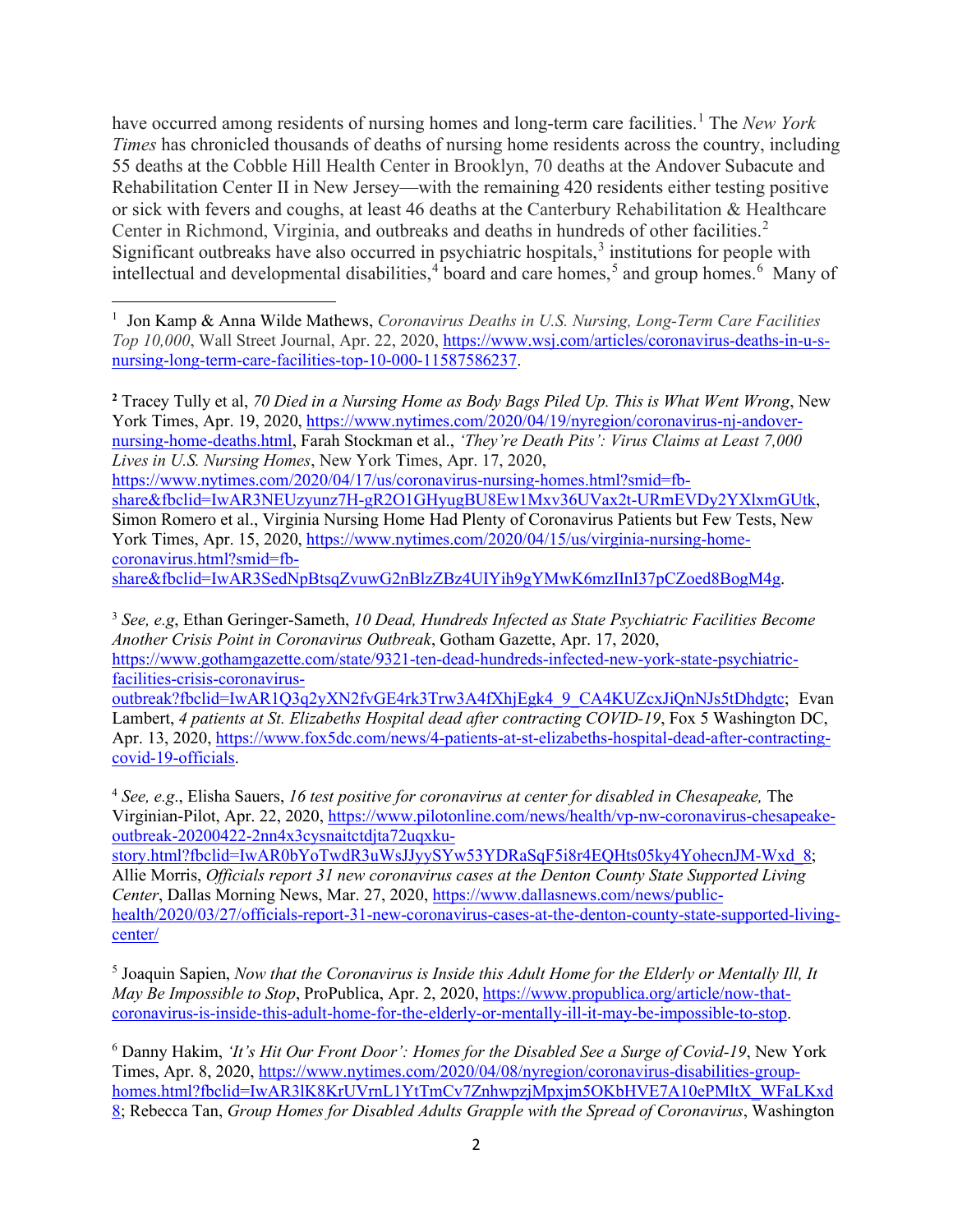these facilities have no personal protective equipment for either staff or residents, and no plan for what to do in the event of an outbreak.

The effects of the pandemic exacerbate the civil rights concerns already present with the widespread overreliance on institutional care for people with disabilities. The Americans with Disabilities Act's integration mandate and the Supreme Court's *Olmstead* decision prohibit the needless institutionalization and segregation of people with disabilities. Now, people with disabilities are not only isolated and segregated in institutional settings but at risk of death in those settings. And transitions out of these institutions have largely come to a halt due to the pandemic.

In many cases, information concerning COVID-19 testing, cases, and deaths in these facilities remains hidden from the public. At the Andover nursing home in New Jersey, where 70 residents died, information about the spread of COVID-19 became public only after police discovered 17 bodies in a holding room following an anonymous tip.<sup>[7](#page-2-0)</sup> In Texas, despite the pleas for information of family members restricted from visiting relatives in state institutions for individuals with intellectual and developmental disabilities, state officials have refused to disclose data concerning the number of cases among staff and residents of these facilities. $8$ 

Information about COVID-19 testing, cases, and deaths of people with disabilities in institutional facilities as well as in community settings is critically important for those individuals, for their families, for staff, and for the public. Further, this information is important to collect and report on a national basis in order to better understand the impact of the virus on people with disabilities and to inform strategies to prevent its spread—including strategies to improve compliance with the ADA's integration mandate in the current environment. According to one New York study, people with disabilities in group homes and similar facilities in and near New York City were more than five times as likely as others to become infected and nearly five times as likely to die from the coronavirus.<sup>[9](#page-2-2)</sup>

The federal government has the ability to collect information from states and service providers concerning the impact of the virus on people with disabilities. We implore you to collect and report publicly the following information:

<span id="page-2-1"></span><sup>8</sup> Sami Sparber, *Texas will not release information about coronavirus clusters in state-run homes for Texans with disabilities*, Texas Tribune, Apr. 22, 2020, [https://www.texastribune.org/2020/04/22/coronavirus-texas-sslc-disabilities/?fbclid=IwAR2kOY4u](https://www.texastribune.org/2020/04/22/coronavirus-texas-sslc-disabilities/?fbclid=IwAR2kOY4u-jWw0JE2kquBFcHFu9sK1m582f0a4mmvhBEh4as40A8EdUeLK-0)[jWw0JE2kquBFcHFu9sK1m582f0a4mmvhBEh4as40A8EdUeLK-0.](https://www.texastribune.org/2020/04/22/coronavirus-texas-sslc-disabilities/?fbclid=IwAR2kOY4u-jWw0JE2kquBFcHFu9sK1m582f0a4mmvhBEh4as40A8EdUeLK-0)

<span id="page-2-2"></span><sup>9</sup> Hakim, *supra* note 6.

Post, Apr. 18, 2020, [https://www.washingtonpost.com/local/group-homes-for-disabled-adults-grapple](https://www.washingtonpost.com/local/group-homes-for-disabled-adults-grapple-with-the-spread-of-coronavirus/2020/04/18/ac2ecae2-7ff2-11ea-a3ee-13e1ae0a3571_story.html?fbclid=IwAR0WUsa3kDvVSxrgmvdVfcuoy-LxYzDBAGE_jwQng5MK05uHkhrtMR7IsBw)[with-the-spread-of-coronavirus/2020/04/18/ac2ecae2-7ff2-11ea-a3ee-](https://www.washingtonpost.com/local/group-homes-for-disabled-adults-grapple-with-the-spread-of-coronavirus/2020/04/18/ac2ecae2-7ff2-11ea-a3ee-13e1ae0a3571_story.html?fbclid=IwAR0WUsa3kDvVSxrgmvdVfcuoy-LxYzDBAGE_jwQng5MK05uHkhrtMR7IsBw)[13e1ae0a3571\\_story.html?fbclid=IwAR0WUsa3kDvVSxrgmvdVfcuoy-](https://www.washingtonpost.com/local/group-homes-for-disabled-adults-grapple-with-the-spread-of-coronavirus/2020/04/18/ac2ecae2-7ff2-11ea-a3ee-13e1ae0a3571_story.html?fbclid=IwAR0WUsa3kDvVSxrgmvdVfcuoy-LxYzDBAGE_jwQng5MK05uHkhrtMR7IsBw)[LxYzDBAGE\\_jwQng5MK05uHkhrtMR7IsBw.](https://www.washingtonpost.com/local/group-homes-for-disabled-adults-grapple-with-the-spread-of-coronavirus/2020/04/18/ac2ecae2-7ff2-11ea-a3ee-13e1ae0a3571_story.html?fbclid=IwAR0WUsa3kDvVSxrgmvdVfcuoy-LxYzDBAGE_jwQng5MK05uHkhrtMR7IsBw)

<span id="page-2-0"></span><sup>7</sup> Tully, *supra* note 2.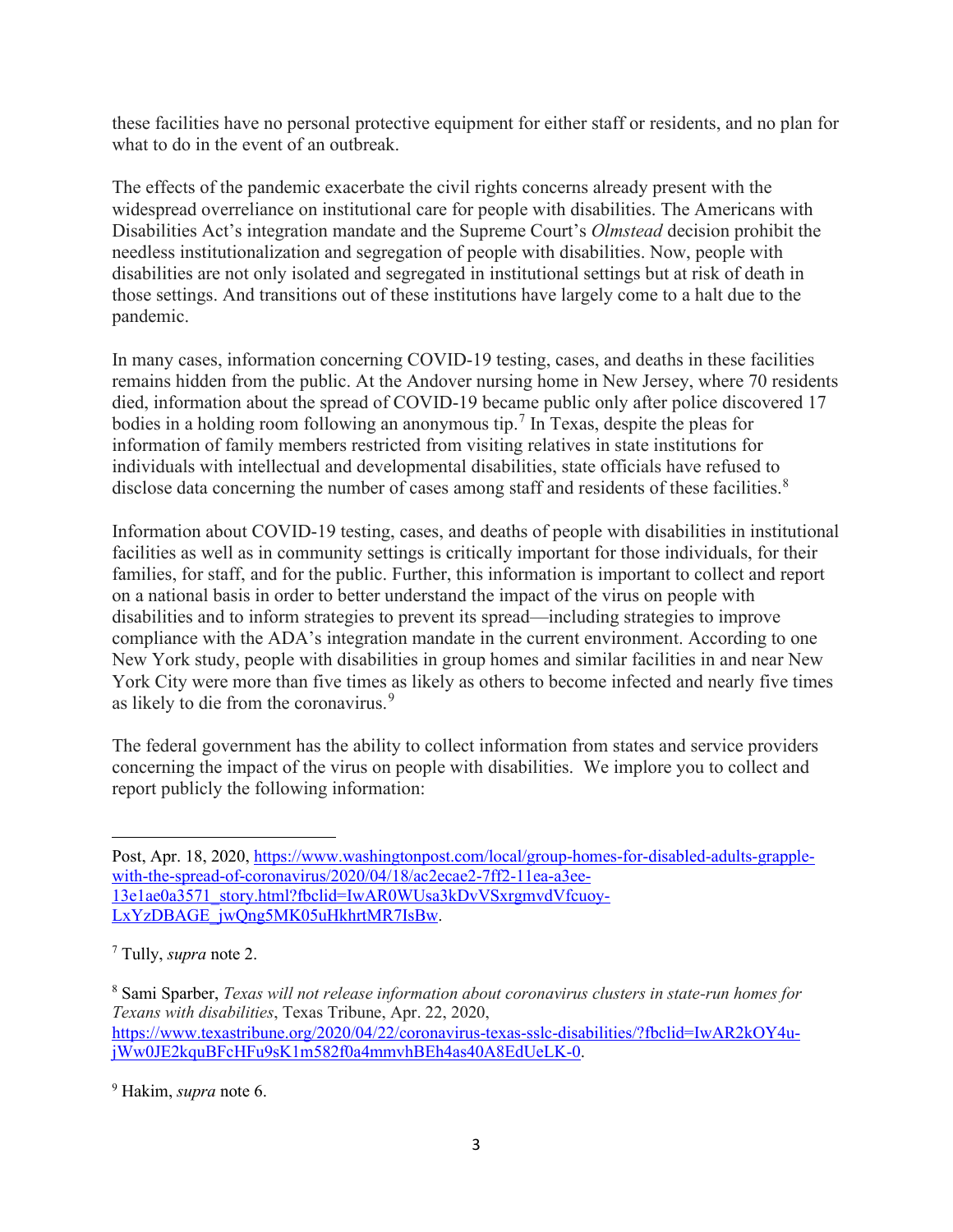- Numbers of tests and rates of testing for COVID-19 of people with disabilities and staff in nursing homes, psychiatric facilities, facilities for people with intellectual and developmental disabilities, board and care homes, group homes, and other congregate facilities for people with disabilities, as well as for people with disabilities in supported housing and other community settings.
- Numbers of people with disabilities and staff testing positive for COVID-19 and rates of positive tests in each of these settings.
- Numbers of COVID-19 related hospitalizations of people with disabilities and staff in each of these settings.
- Numbers of COVID-19 related deaths and death rates among people with disabilities and staff in each of these settings.
- Numbers of people who have recovered from COVID-19 and recovery rates among people with disabilities and staff in each of these settings.
- Numbers of people with disabilities who have been transferred from community settings to institutional settings as a result of COVID-19.
- Numbers of people with disabilities who have been discharged from institutions as a result of COVID-19.
- Analysis of the data to identify trends and factors such as facility type, disability type, location or geographical area, or other factors that correlate with rates of testing, positive cases, or outcomes.

The Paycheck Protection and Health Care Enhancement Act that Congress just passed requires HHS to report on the number of positive diagnoses, hospitalizations, and deaths resulting from COVID-19, disaggregated nationally by race, ethnicity, age, sex, geographic region, and "other relevant factors." We believe it is critical that disability be included as one of those "relevant factors" and we urge you to include it. We also urge you to collect and report on the additional data identified above.

We appreciate your prompt attention to this urgent matter.

Jemifa Matros

Jennifer Mathis Kelly Buckland

Hely Robert

 $\overline{\phantom{a}}$  , and the contract of the contract of the contract of the contract of the contract of the contract of the contract of the contract of the contract of the contract of the contract of the contract of the contrac Bazelon Center for Mental Health Law National Council on Independent Living